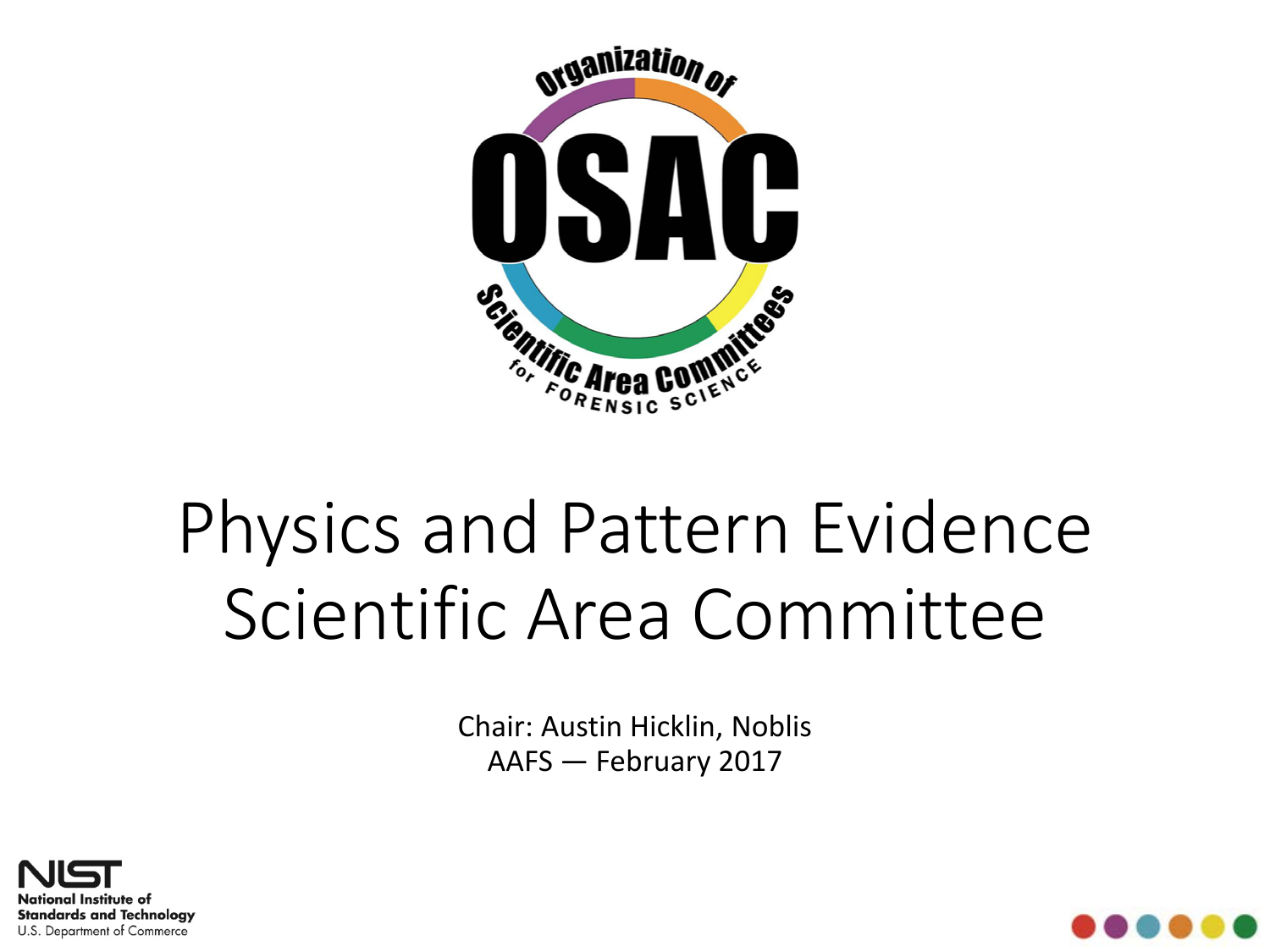### Pattern SAC Leadership



- Officers
	- Chair: R. Austin Hicklin, Noblis
	- Vice Chair: Lesley Hammer, Hammer Forensics
	- Executive Secretary: Thomas Busey, Indiana University, Bloomington
- Subcommittee Chairs:
	- Bloodstain Pattern Analysis: Toby Wolson, Retired (Miami-Dade Police Department)
	- Firearms and Toolmarks: Andy Smith, San Francisco Police Department Crime Lab
	- Footwear and Tire: G. Matt Johnson, Orange County Crime Laboratory
	- Forensic Document Examination: Rigo Vargas, Mississippi Crime Laboratory
	- Friction Ridge: Melissa Gische, Federal Bureau of Investigation



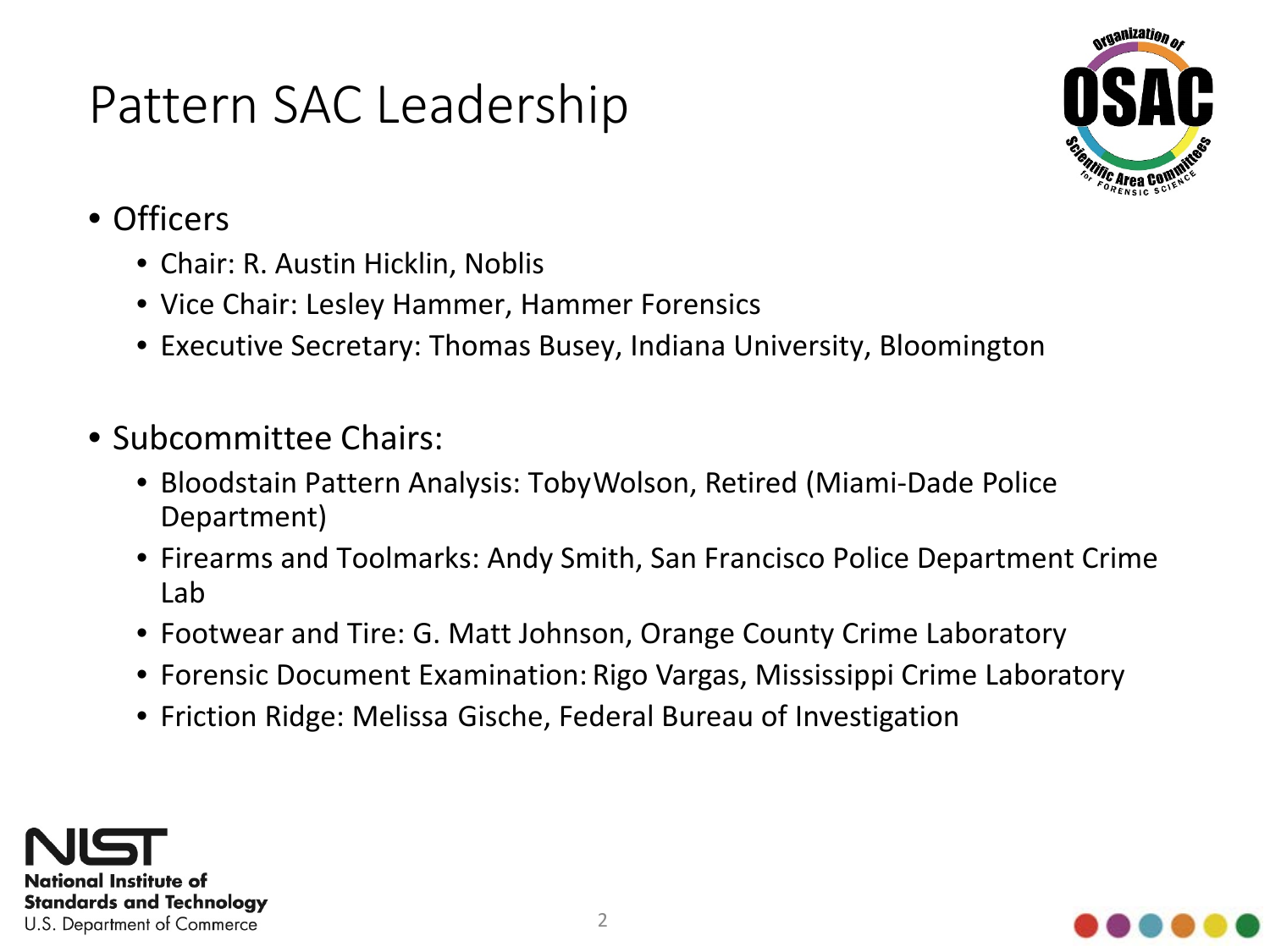## Pattern SAC Members and Liaisons



- Members
	- David Baldwin, Special Technologies Laboratory, USDOE
	- Ted Burkes, Federal Bureau of Investigation
	- Paul Kish, Paul Erwin Kish Forensic Consultant & Associates
	- Nicholas Petraco, John Jay College of Criminal Justice
	- Hal Stern, University of California, Irvine
	- David Stoney, Stoney Forensic, Inc.
	- John Vanderkolk, Indiana State Police Laboratory Division
- Ex-Officio Members
	- Liaison to Human Factors Committee: Rick Lempert, University of Michigan
	- Liaison to Legal Resource Committee: David Kaye, Pennsylvania State School of Law
	- Liaison to Quality Infrastructure Committee: Erin Henry, Oklahoma State Bureau of Investigation



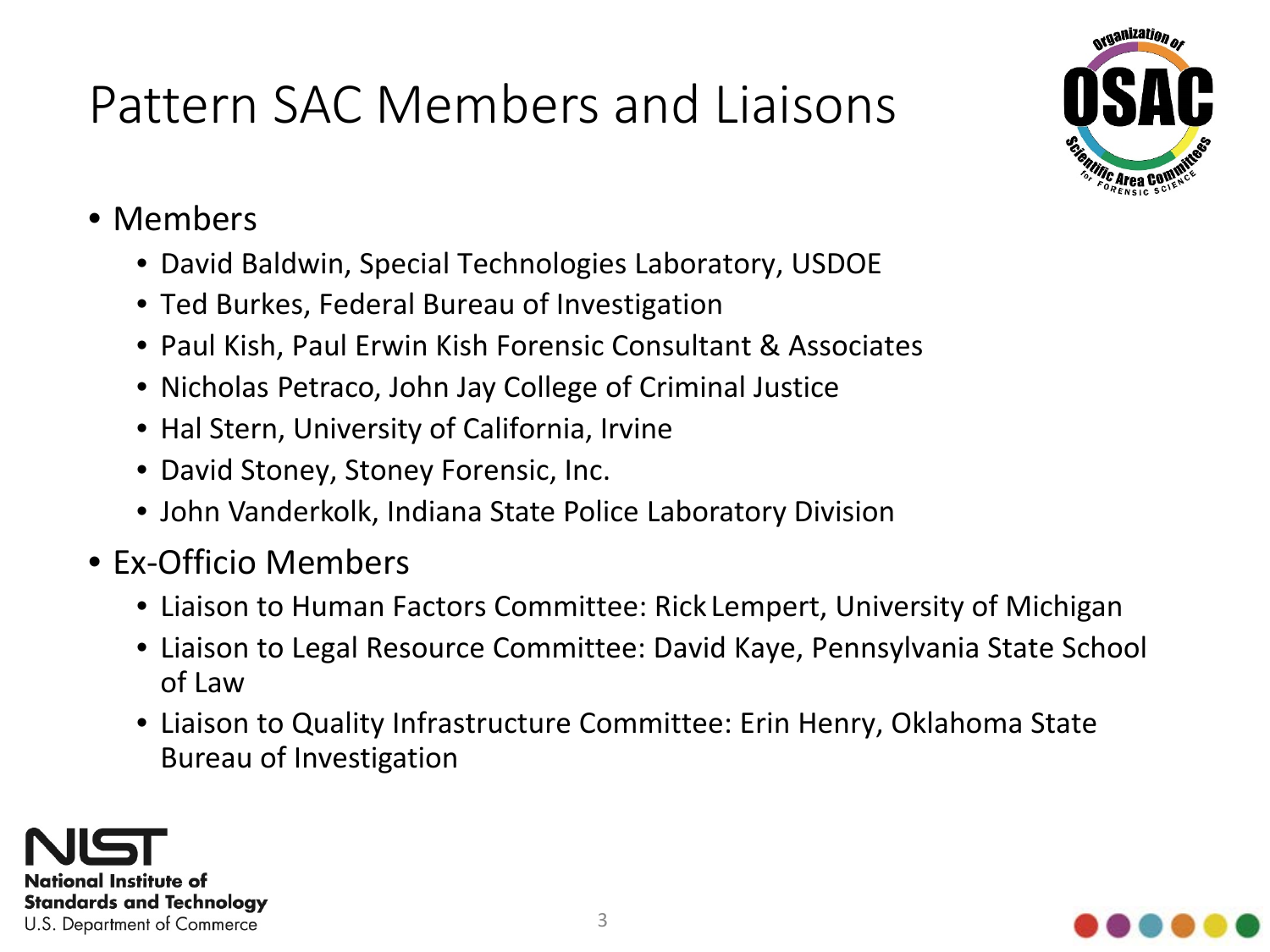### Pattern SAC: Role



- Provide direction and oversight for 5 subcommittees
	- Firearms & Toolmarks
	- Footwear and Tire
	- Friction Ridge
	- Questioned Documents
	- Bloodstain Pattern Analysis
- Interface with the resource committees
	- Human Factors
	- Legal Resource
	- Quality Infrastructure
	- (OSAC-wide Forensic Statistics Task Group)
- Communicate activities, progress, recommendations
- Review, facilitate public comment, and approve standards and guidelines
- Coordinate research priorities



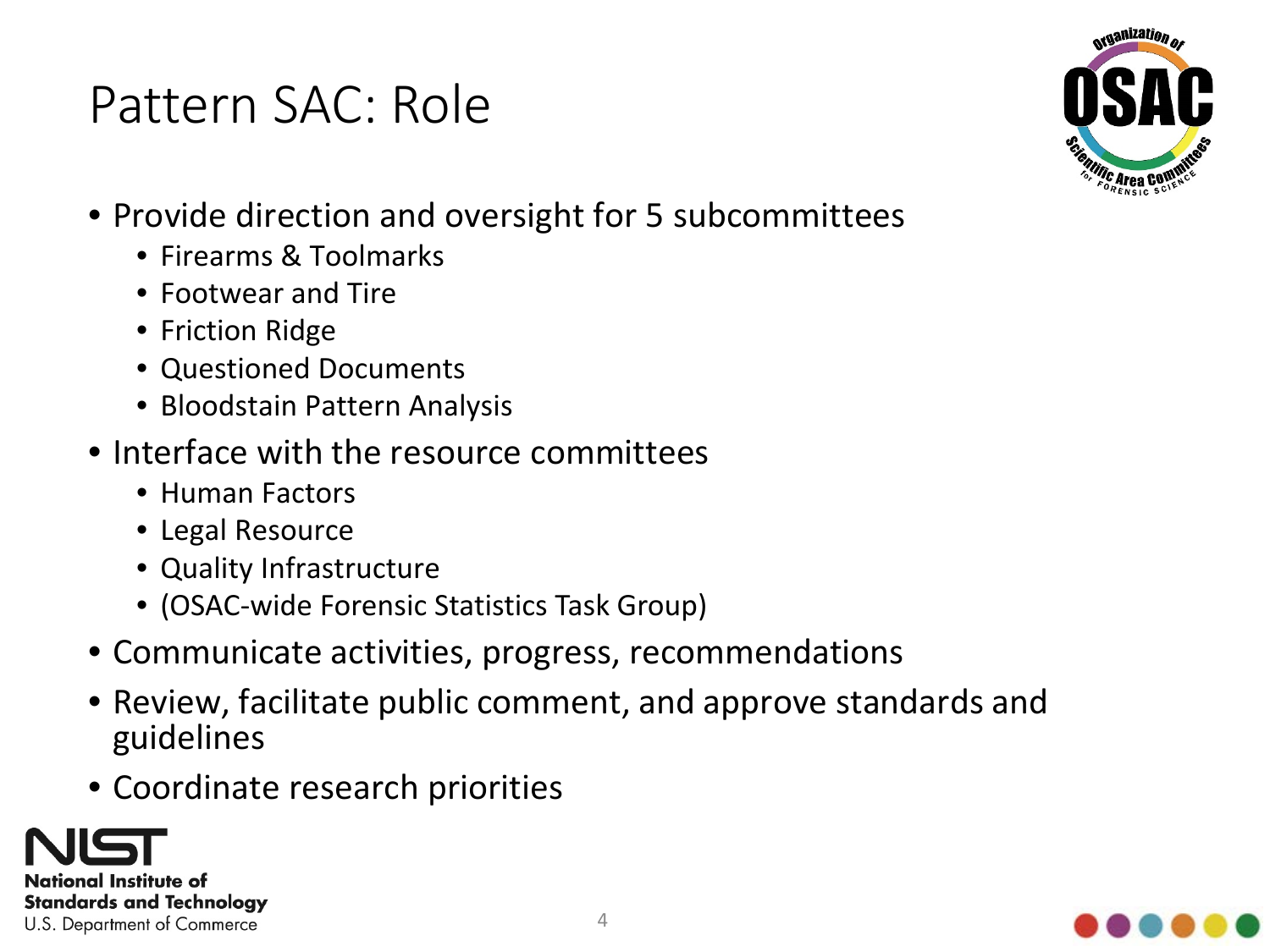### Pattern SAC : Purpose



- To foster the development of rigorous standards and guidelines within and across the pattern disciplines
- To assist in the adoption of these standards and guidelines
- To encourage enforcement of these standards and guidelines through accreditation, certification, and training
- To encourage evaluations to test and validate procedures
- To encourage research to improve the disciplines
- To enhance the rigor of these disciplines through transparent, accurate, and reliable processes



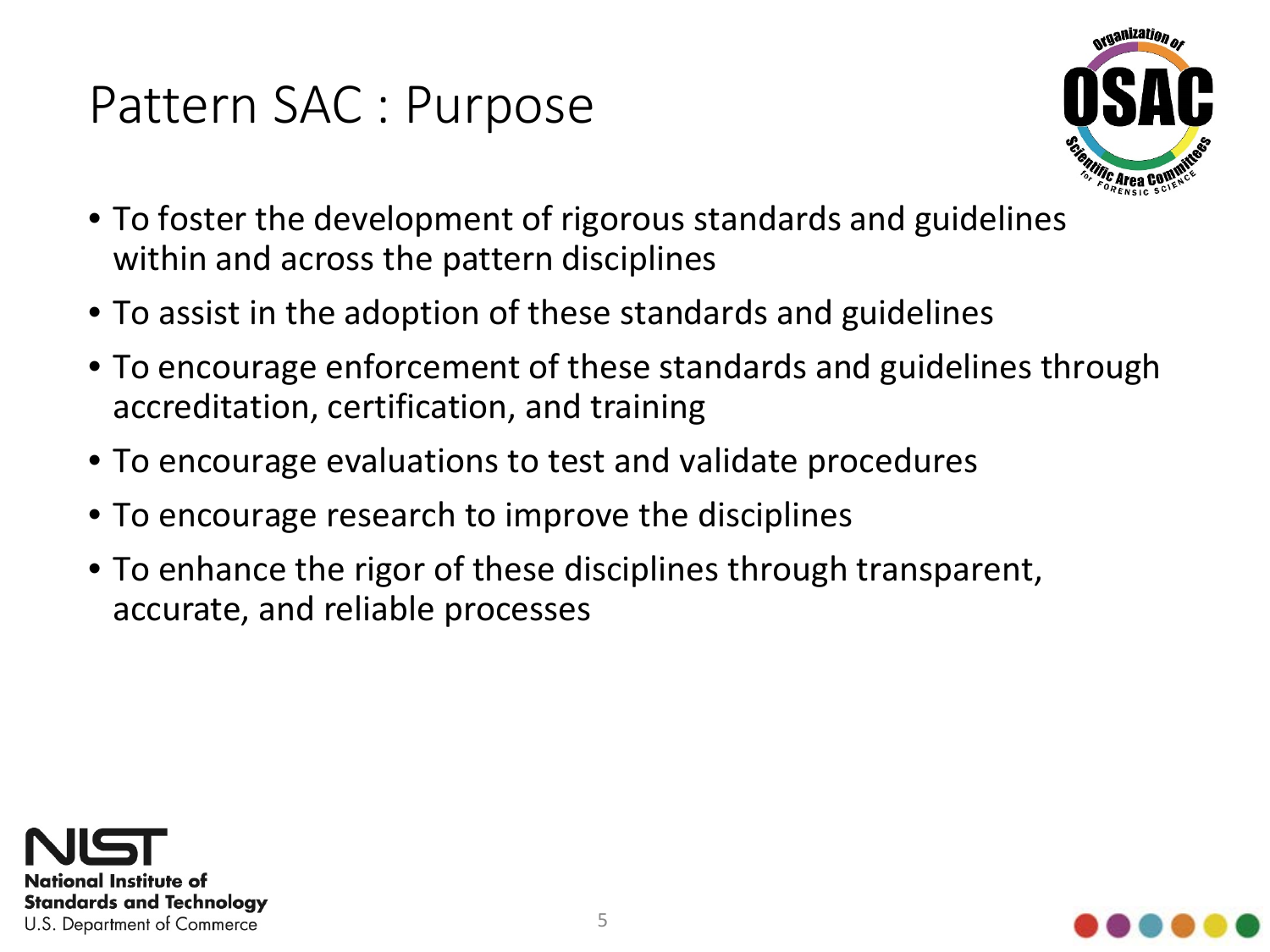### Pattern SAC: Priorities



- Coordination across disciplines in these areas
	- Current:
		- Conclusions
		- Terminology
	- Future:
		- Reporting
		- Training/competency/certification/proficiency
		- Accreditation
		- Testimony
		- Imaging
		- Documentation
		- Collection/Crime scene investigation
		- Research/General discipline needs
		- Validation



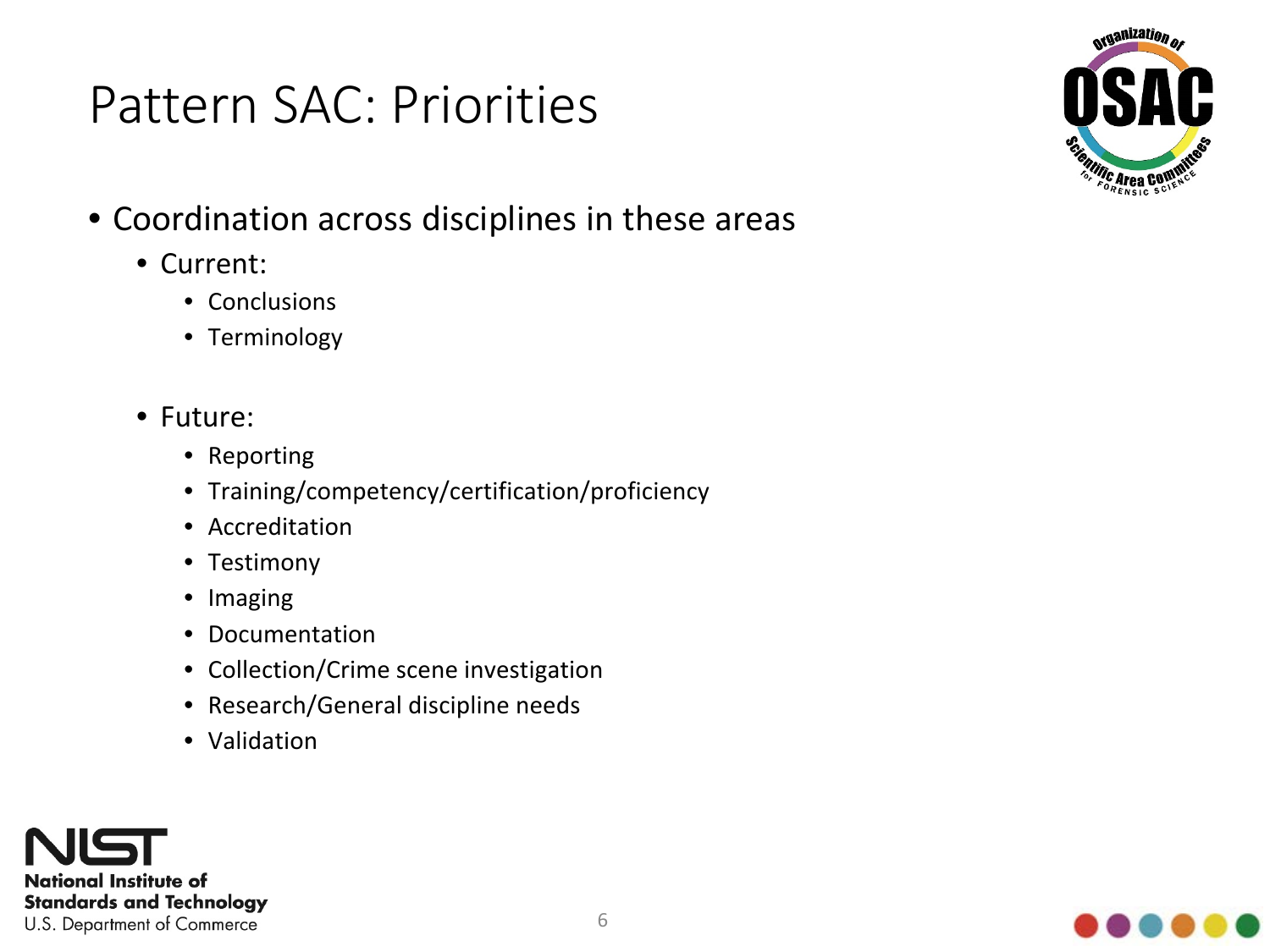## Pattern SAC: Role of affiliates



- Standards and guidelines are developed by task groups (with oversight from the SACs and subcommittees)
- Task group participation is not limited to OSAC members: subcommittee chairs can name OSAC affiliates to task groups
- International participants can participate as affiliates
- Active participation as an affiliate is considered in new member selection
- If interested, contact the appropriate subcommittee chair



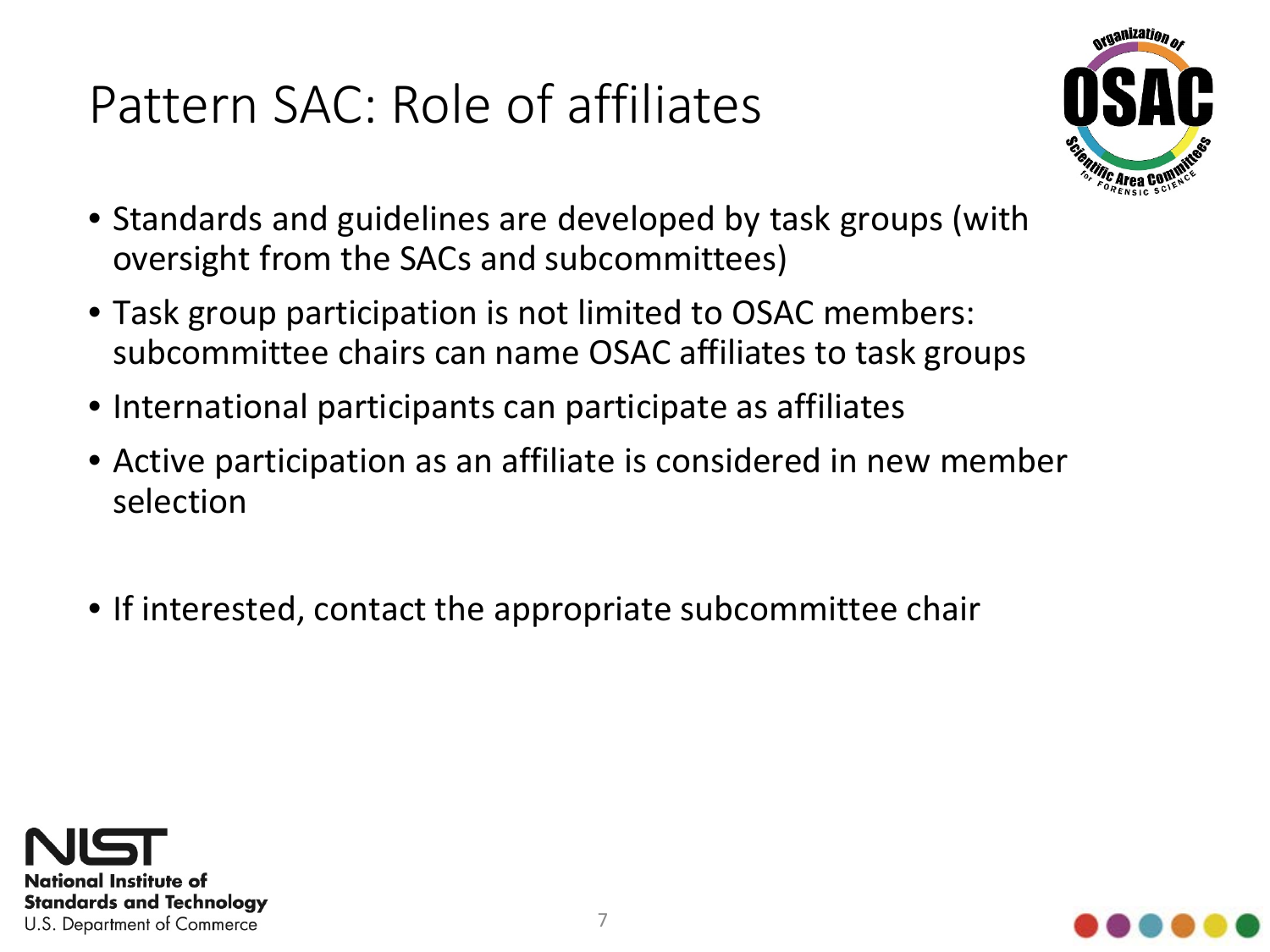## Goals for standards and guidelines



- Standards and guidelines need to be practical: to be as rigorous as practical given current capabilities
- BUT
- OSAC also needs to recommend research to continually improve the disciplines in these areas
- Terminology and conclusions: consistent across disciplines
- Procedures: as quantitative and objective as practical
- Documentation: complete and transparent
- Conclusions, Reporting and Testimony
	- include all data on which conclusions are based
	- distinguish data, conclusions, and opinions
	- clearly state the limitations and caveats of conclusions
	- clearly specify the bases of opinions

National Institute of **Standards and Technology** U.S. Department of Commerce

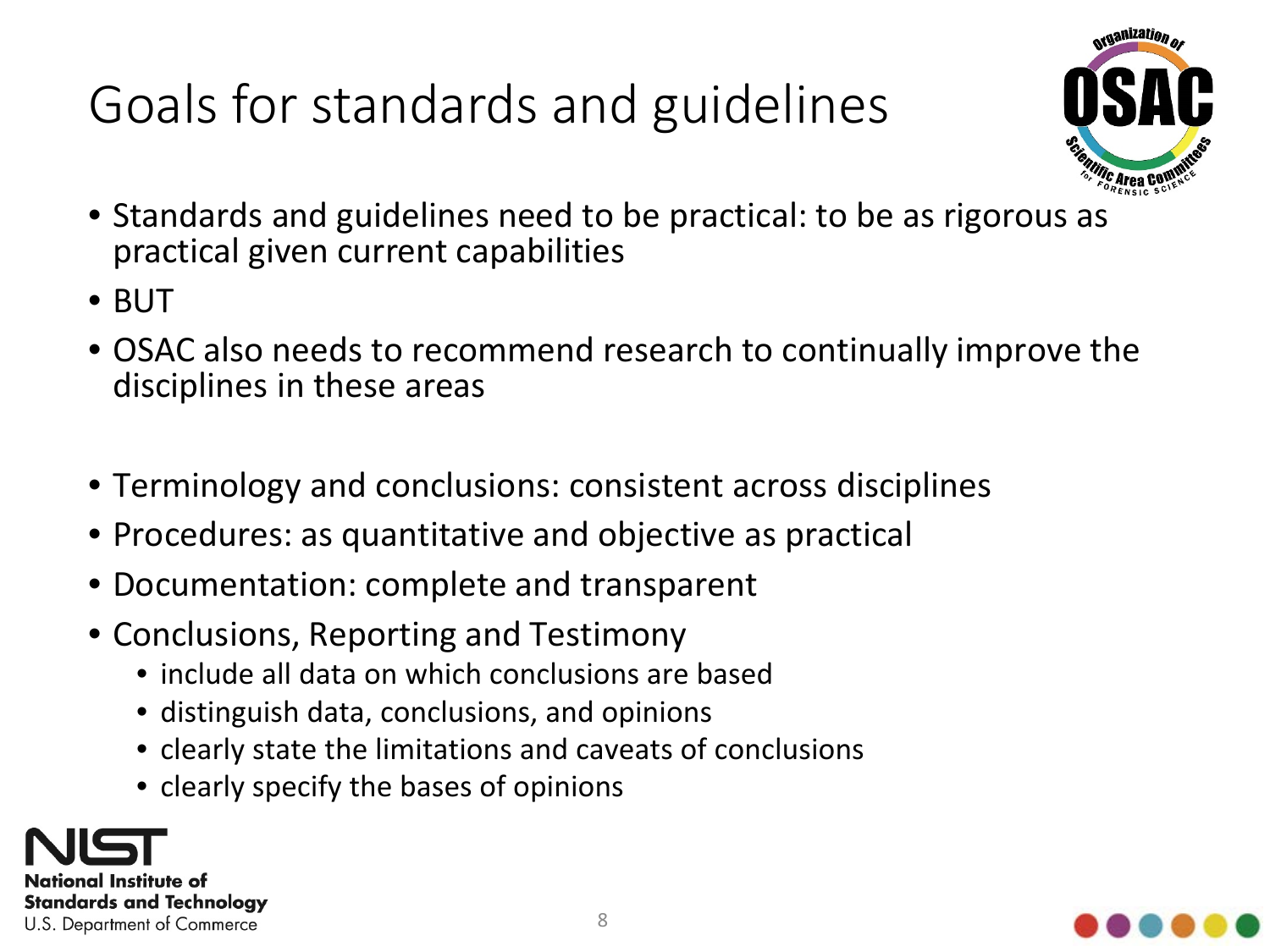## Building on the work of the SWGs



- We want to make sure that OSAC does not sacrifice any of the benefits and successes of the SWGs
- Areas where OSAC can improve on SWGs:
	- Formal standards
		- SWG standards were often informal (or were actually guidelines), not defined in a way that would meet the requirements of a standard from an SDO (Standards development organization)
	- More powerful voice in making recommendations
	- Better enforceability
		- SWGs had no means of enforcing standards, no real authority
		- OSAC's unified voice should have more authority in tying OSAC standards to training, accreditation, and certification
	- Coordination among disciplines
	- Broader basis for input and review
		- Membership is broader by design (e.g. including academic researchers)
		- OSAC includes statistical, quality, human factors, legal resources
		- Input (task groups)
		- Review (canvass process, SAC and FSSB approval)



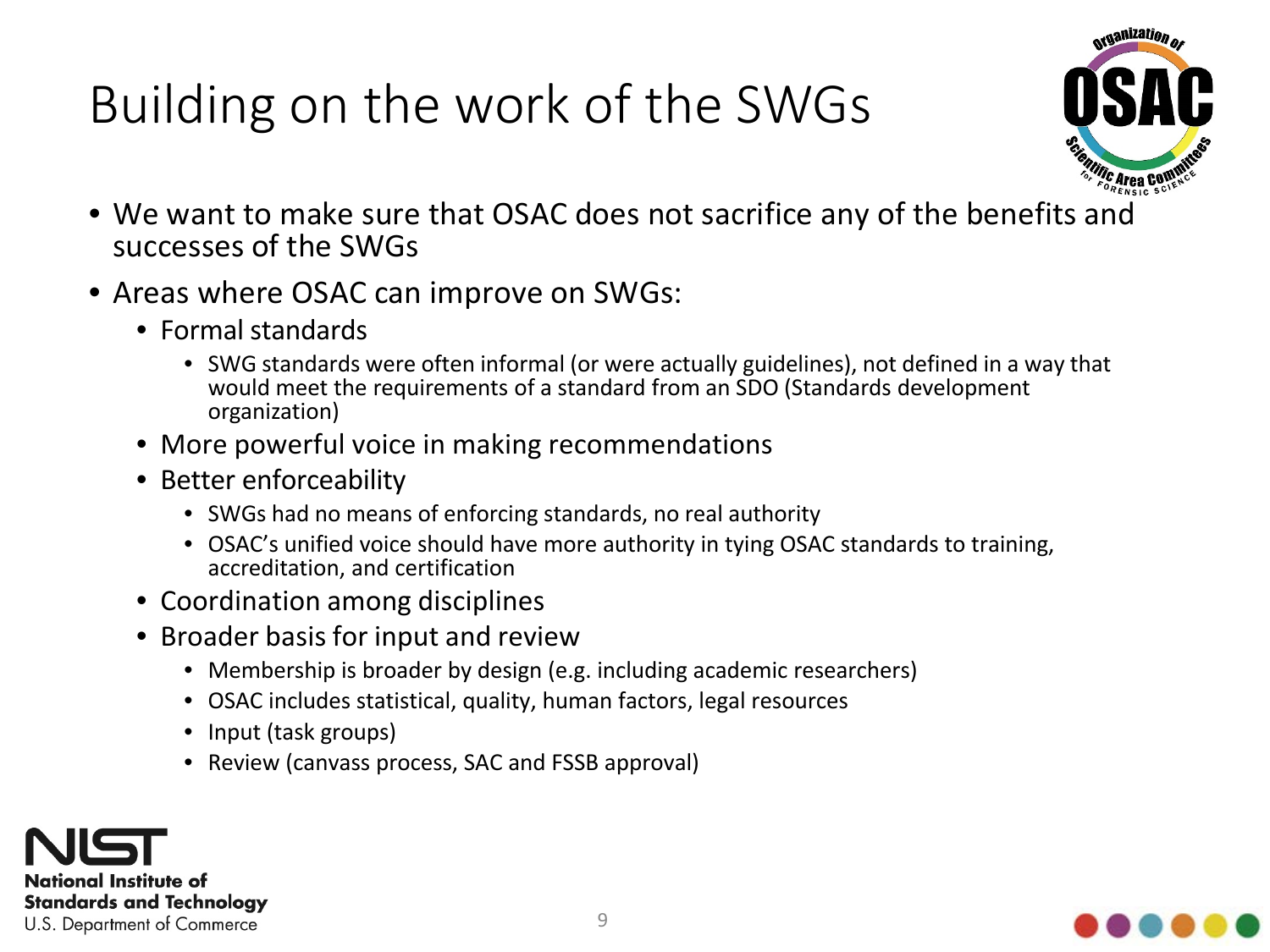### Current Progress



- Pattern SAC documents at AAFS Academy Standards Board:
	- *Scope of Expertise in Forensic Document Examination*
	- *Guideline for the Articulation of the Decision-Making Process Leading to an Expert Opinion of Source Identification in Friction Ridge Examinations*
- Many draft documents in progress in subcommittees
- Firearms/Toolmarks and Friction Ridge subcommittees replied to the Dec 2016 PCAST RFI
- Multi-discipline *Standard for Source Conclusions* under development
- 24 research needs (see next slide)



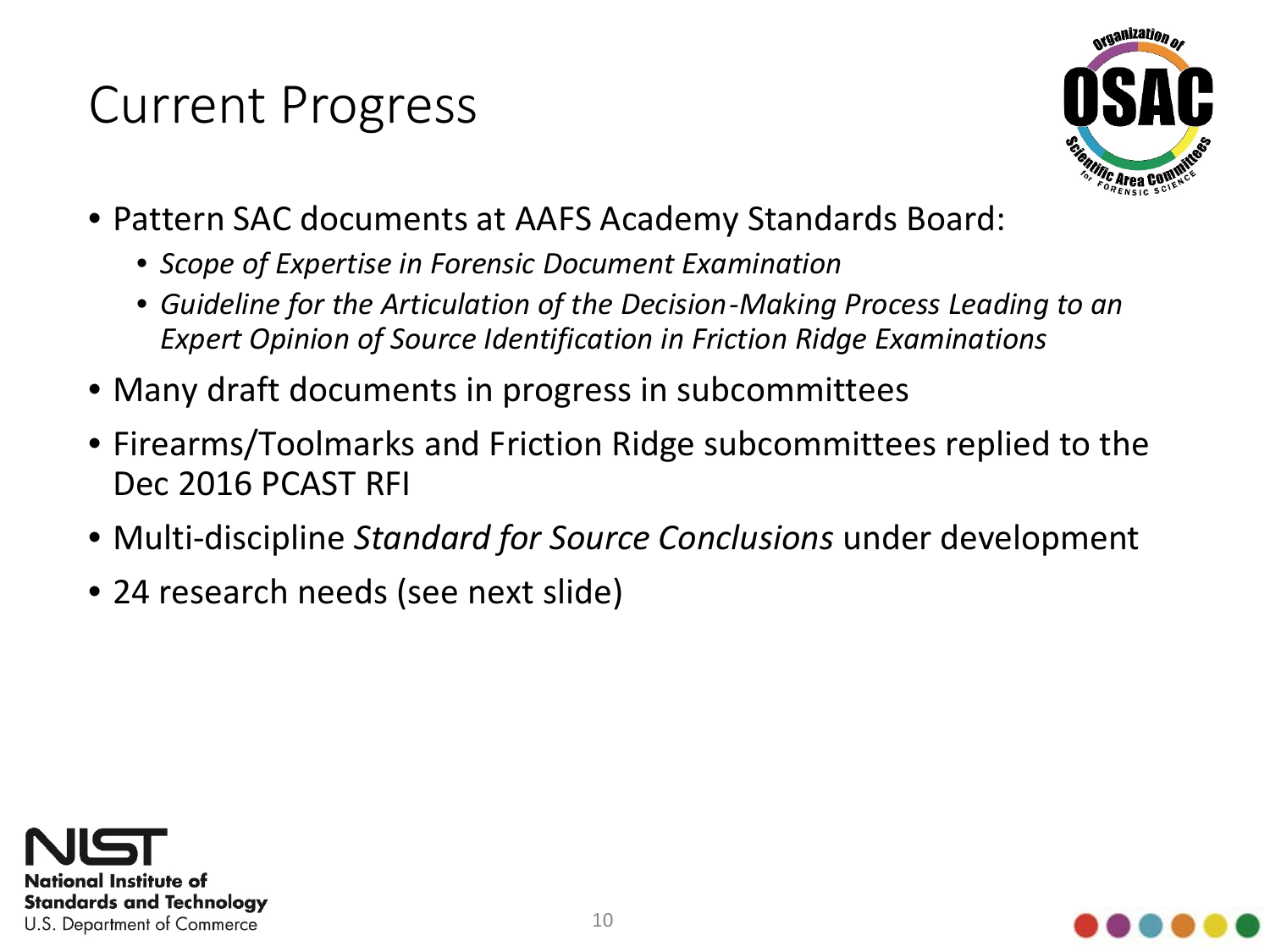## Pattern SAC Research & Development Needs USH



#### **Bloodstain Pattern Analysis:**

- Behavior of Blood Outside the Body
- Bloodstain Pattern Classification
- Examiner Reliability Study: Black and White Box Studies on Bloodstain Pattern Analysts
- Interaction of Blood and Fabrics

#### **Firearms & Toolmarks:**

- Assessment of Examiners' Toolmark Categorization Accuracy
- Blind Verifications Needs Assessment
- Cognitive Bias: To What Extent Does It Affect Firearm and Toolmark Comparison Outcomes
- Effect of New Technology on Quantitative Consecutive Matching Striae ID Criteria
- Study to Assess the Accuracy and Reliability of Firearms and Toolmarks

#### **Footwear and Tire:**

- Examiner Reliability Study: Black/White Box Study on Footwear and Tire Examiners
- National Footwear Database/Reference Collection
- Population Frequency of Class Characteristics: Footwear in the United States
- Probability of Randomly Acquired Characteristics
- Testing & Validation of 3D Imaging Technologies for Footwear & Tire Impressions Evidence

#### **Forensic Document Examination:**

- Comparability and Complexity in Handwriting
- Hand Printing Complexity and Comparability
- National Database of Handwriting
- Validation of Conclusion Scale

#### **Friction Ridge:**

- ACE-V Bias
- Assessing the Sufficiency and Strength of Friction Ridge Features
- Close Non-Match Assessment
- Examiner Consistency During Friction Ridge Feature Mark-Up
- Friction Ridge Statistical Modeling
- Latent Fingerprint Image Quality Usage